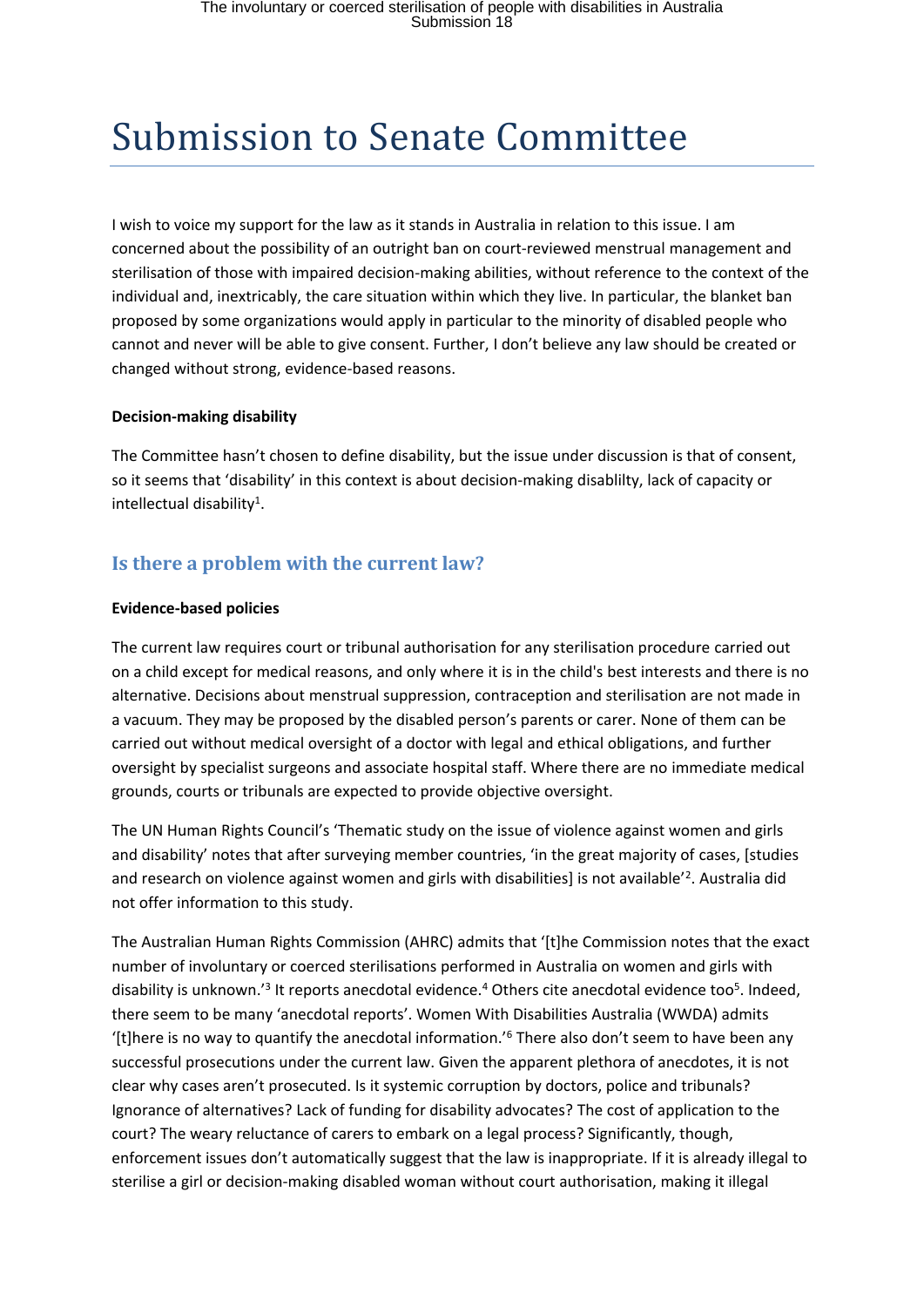altogether will only affect those who would previously have applied to the court. It is not clear how making a draconian law will make it easier to enforce when we can't even identify the reasons the current law may – or may not, in the absence of any evidence – be working.

In considering any new or change to our laws, I would hope that the Parliament could demonstrate the weakness in the current law, the scale of the wrongdoing we are seeking to address, and explicitly how the new law would address this. We shouldn't be relying on rumours. The evidence for change has not yet been properly presented in the Australian context.

#### **Extreme perspectives**

#### Torture

AHRC and WWDA quote from a number of UN documents which state that non-therapuetic or forced sterilization is regarded as 'violence and torture'. The UN attempts to uphold human rights for 7 billion people across the world and its reports are necessarily very general, and incomplete in terms of respondents. I question whether these broad assessments apply to the specific case of Australia, and even more whether they apply to individual Australians. The absence of legislation, data, or contribution to UN studies, is not positive evidence that torture is taking place in Australia.

Torture is defined as 'the act of inflicting excruciating pain, as punishment or revenge, as a means of getting a confession or information, or for sheer cruelty.' It also includes 'intended cruelty'. Likewise, violence is 'rough and injurious force, action or treatment'. In Australia, the high standard of the medical process of menstrual suppression or sterilisation is identical whether a woman consents or not, therapeutic or not, so I don't see how it can be torture in one doctor's surgery or hospital bed and not in another if the physical act is identical. In Australia, the vexed question is that of consent, not the procedure itself, and using the word 'torture' is emotive and inappropriate. This perspective means that from the AHRC and WWDA point of view, those who argued for, authorised and carried out sterilisation by court order are guilty of torture – judges, lawyers, doctors, parents and carers. Retired Chief Justice of the Family Court, Alastair Nicholson, who argued that sterilisation without court review could be criminal assault, also said that 'on the evidence before me in cases that I have been involved in, I have taken the view that it was warranted, but... it's got to be very carefully considered.<sup>'7</sup> He too would have been guilty of ordering torture under this extreme definition.

As an aside, the AHRC also argues that '[f]or the purposes of the present submission, sterilisations which are performed in an emergency situation where there is a serious threat to life or health are not considered to be 'involuntary or coerced' sterilisations.' The AHRC is absolute in its insistence that consent must be sought from the disabled person for sterilisation, but that consent can be overridden if a medical reason is given. This is at odds with, for example, the *Medical Treatment Act* in Victoria, which allows a patient to refuse treatment and it is not clear why a person with a decision-making disability should not have their rights to decline medical treatment respected under the AHRC's arguments. Also not explored is the psychological aspect of 'medical reasons' – lifethreatening distress and self-harm. In the debate around abortion, the mental health (and risk to life) of the pregnant woman has been held to be as important as physical health and this issue remains grey here.

#### No 'best interests of disabled person'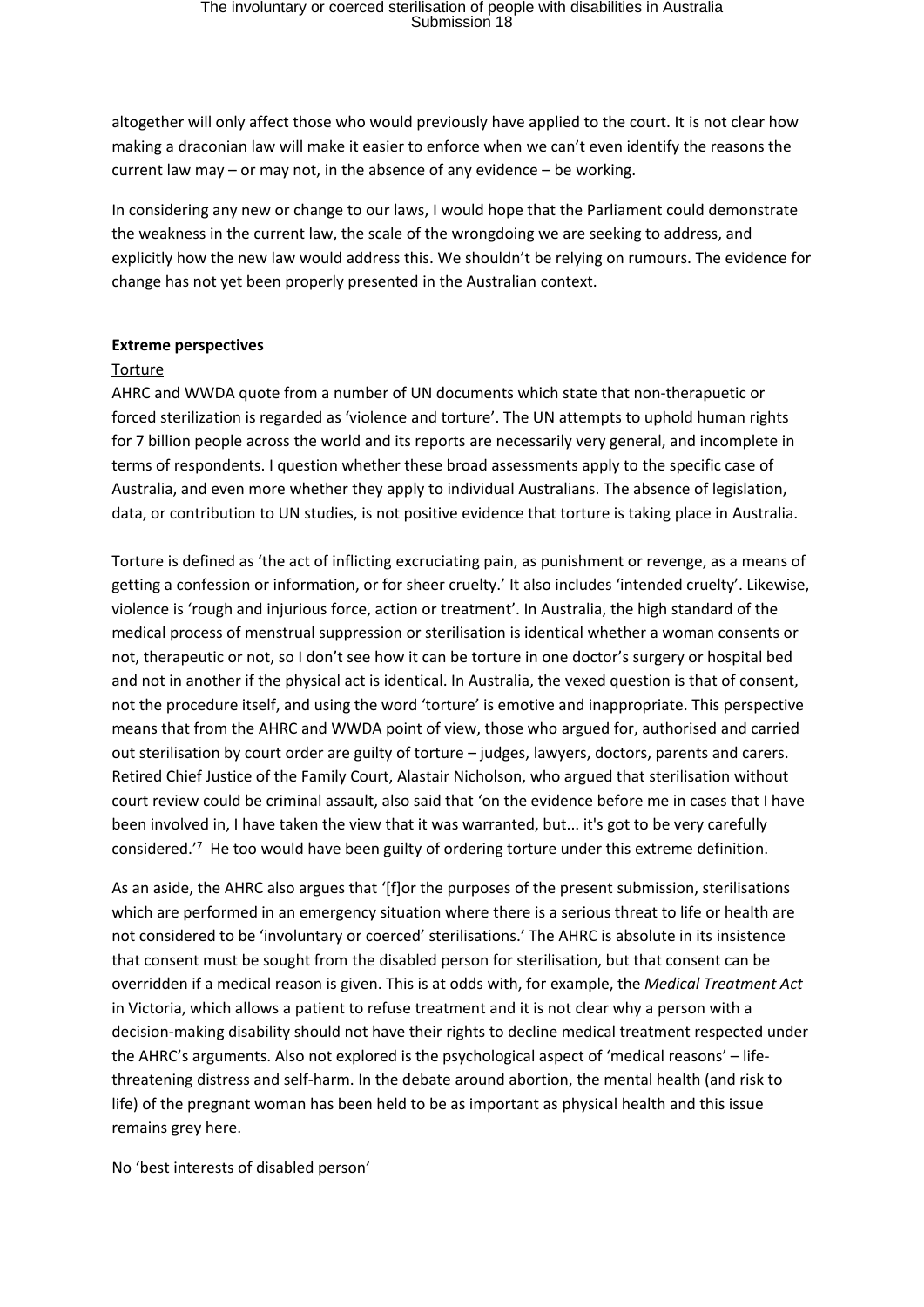According to the UN, coerced treatment of people with intellectual disabilities is prohibited, 'regardless of arguments of their "best interests"'<sup>8</sup> . WWDA endorses this view, supporting the Committee on the Rights of the Child: 'An adult's judgment of a child's best interests cannot override the obligation to respect all the child's rights [including bodily integrity].<sup>'9</sup> It is notable that the UN Human Rights Council's Thematic report mentions 'caregivers' eight times, and in every case it is in the context of caregivers being violent to disabled people. Parents are mentioned once, as those who 'respond with violence' to disabled offspring. Guardians appear twice, as last resorts for care. The care context of the disabled person is either absent or presented in a totally negative way by the UN. It seems to argue that parents, carers or guardians are inherently violent and suddenly become cruel and untrustworthy as soon as menstrual suppression or sterilisation is suggested. Parents and carers apparently disregard their love and ethical and legal duties to inflict torture on someone they previously cared so much for that they gave up most of their life to care for them.

The Australian approach – that the court can make such decisions to consider context and best interest – was confirmed as recently as May 2011 in the report to the UN.<sup>10</sup> It's not clear what events have happened to suddenly find this approach inadequate. In particular, the Family Court has 'rejected prescriptive criteria recommended by law reform agencies. It adopted this position because in its view prescriptive responses might only compromise consideration of the particular circumstances of individual children.'<sup>11</sup>

The AHRC state that 'sterilisation is 'involuntary' when it is performed (or, in the case of menstrual suppression medication, administered) against the person's will, or without the person being aware that it has happened (that is, without any form of consent from that person)<sup>'12</sup> Prohibition of menstrual suppression without consent would prohibit the recommended solutions of gynaecologists such as Dr Sonia Grover from recommending menstrual control as she advised in the *Four Corners* program in 2003.<sup>13</sup> Parents were seeking sterilisation for menstrual control for their daughter with the intellectual age of a 14-month old. She required 24-hour care, was not toilet trained, had no self-care and suffered violent tantrums. Dr Grover advised that they could put their daughter on the contraceptive pill continuously or insert an IUD to control menstruation. As this young woman could not consent to either of these options, and it was not for medical purposes, Dr Grover would be prohibited from recommending this option by bans proposed by the AHRC. Menstrual control is also limited by contraindications<sup>14</sup>, side effects<sup>15</sup> (including irreversible significant bone loss with some contraceptives<sup>16</sup>) and other drug interactions which may make it impossible to use even if consent is given.

Further, a person who is not disabled, or a disabled person with some decision-making ability can consent to their sterilisation in their own best interests. Those who can't give valid consent would lose this option, or the option to have someone make the decision on their behalf, under any proposed laws to make sterilisation illegal.

#### Biology and sterilisation

The AHRC suggests that involuntary or coerced sterilisation, including menstrual suppression, is 'predominantly directed against women and girls' and for this reason is sexual discrimination. I'm not sure how menstrual suppression or hysterectomy can be applied to boys or men. There's a reason not many boys are sterilised: only women menstruate and only women conceive and bear children. Any reproductive consequences and responsibilities fall almost entirely on women – and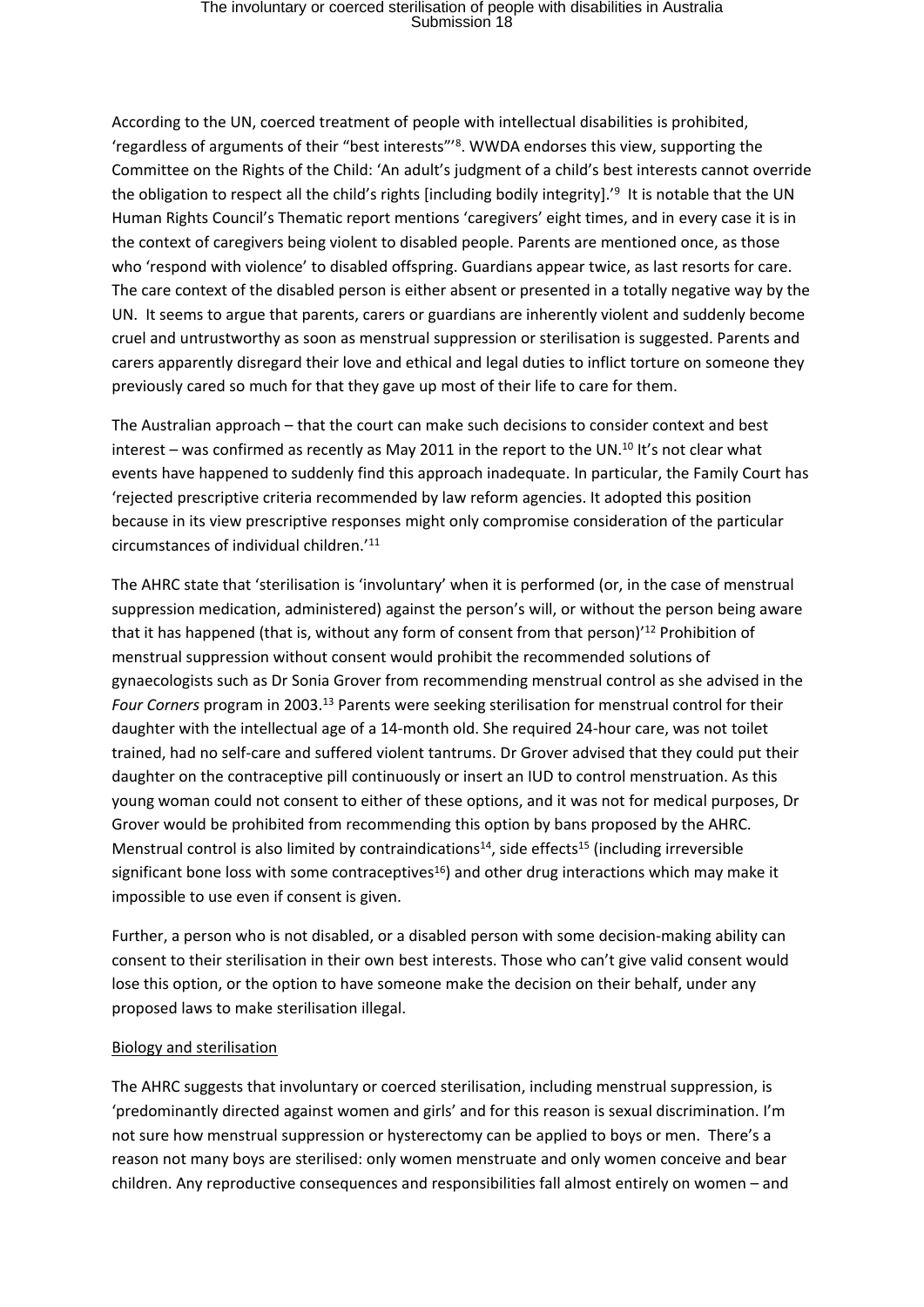for some disabled women, on their carers – for this reason, and it is disingenuous to suggest that addressing biology is discrimination.

### **What if?**

If Australia did move to make court-authorised sterilisation illegal, then there are foreseeable consequences. Carers Victoria notes that '[n]ationally, there are 2.6 million carers, with 1.5 million people providing direct and primary care to another person.'<sup>17</sup> 'For some, the decision to take on a caring role is a choice; for others, it is not.<sup>'18</sup> At no point is it easy, and with a disabled person this commitment can last for the whole life of the carer. Australia's trend seems to have been to support those with disabilities as much as possible to remain with their family or in well-supported small communities rather than institutions.

The carer is crucial to the best interests of the person with a decision-making disability. To disregard their role and emotional investment, as well as the best interests of the decision-making disabled person, is astonishing. At issue for me is not that consent should be overridden – it should not be – but that those proposing a blanket ban on treatments without consent **have failed to acknowledge that in some cases consent cannot and will never be able to be given**. Outside the issue of the decision-making disabled person's ability to consent to any and all medical procedures, can someone with the mental abilities of a 14-month old fully understand the consequences of sexual activity, pregnancy, childbirth and child-raising? Can they agree to contraception? The carer who can't cope surrenders their disabled dependent into state care. Will this be as good for the disabled person? Will the disabled person understand this as part of the consent decision? If the disabled person falls pregnant, they face having their offspring child removed from their care by the state, in the best interests of the offspring. Will the disabled person consent to this, and will her consent be overridden by the state? Will her emotional state be worse than if she had no child? Can she consent to an abortion? Can she consent to sexual relations? (If children legally can't consent, can the severely disabled woman? Will her lover be charged with rape if she can't consent?) And, as discussed above, what of those who cannot consent, the extremely mentally disabled, who would be treated less favourably by not having anyone able to act on their behalf. The ability of the justice system to consider the individual needs of the disabled person, and their carer, would be removed by a total ban on all options.

Susan Brady and Sonia Grover cite the difficult case of Annie, an eleven-year old with severe intellectual and physical disability as a result of a near drowning when she was two years old.<sup>19</sup> According to the AHRC recommendations, Annie's carers (her parents) should not be able to suppress her menstruation or request her sterilisation without her 'free and informed consent'. Annie should be able to 'retain [her] fertility, found a family and make [her] own decisions about reproduction.'<sup>20</sup> It's hard for me to imagine this discussion, even with guided support. How many children does Annie want? Does she in fact not want children? What decisions will she make about their care? If she can't look after them, does she understand about adoption? Does she understand the still-evolving evaluation of risks of menstrual suppression? Will she ever be able to make those decisions? Did she consent to all the other medical procedures conducted on her? This is the purpose of a medical and court review, and there is no other way to account for the circumstances of each individual. If a blanket prohibition on menstrual suppression and sterilisation is brought in,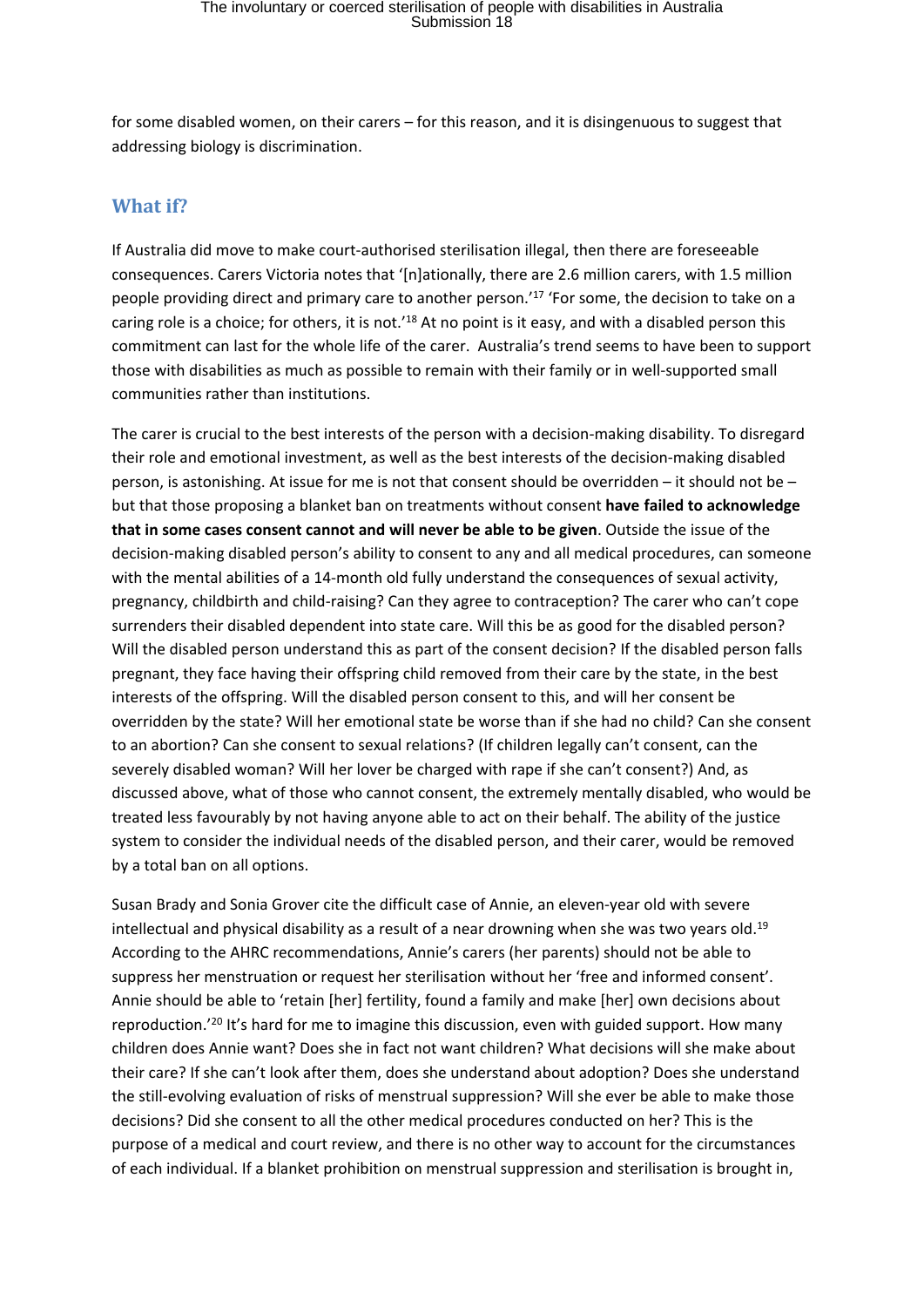then this ban must accommodate all cases, and include the parents and carers of young women like Annie who have to consider every single aspect of Annie's life and care.

The other aspect of the proposed law is that it be made illegal to take a disabled-person overseas to be sterilised. In Ireland, abortion is illegal, yet 'twelve women travel from Ireland to the UK each day to access abortion services.'<sup>21</sup> These women break the law because they feel they have no choice, despite the financial and emotional cost. In Australia, assisted suicide for the terminally ill is illegal, yet there are regular news stories on people travelling to Switzerland to use their facilities. I cannot imagine it will be different for the small proportion of Australian carers who, after education and attempts to manage, feel they have no other options, because the last resort – court review – would no longer be available. Given that many carers are already in a financially highly-precarious position, however, perhaps fewer will manage to follow through.

Further, prosecutions already don't exist for the current law. Assuming a prosecution was brought, It seems unlikely that juries would convict parents who take this step when the context is known. Laws making actions such as (previously) abortion and assisted suicide for the terminally ill illegal are rarely prosecuted and often return perverse verdicts because jurors understand context - Australians seem to prefer compassion and pragmatism to absolutes in difficult moral decisions. Neither they nor the government have, as WWDA suggests, an 'on-going indifference'<sup>22</sup> to these complex situations.

## **Education and support**

Complex ethical issues such as sterilisation with court-authorisation, abortion, assisted suicide for the terminally ill, are not resolved with a blanket ban. They become, as they were in the past, unspoken and hidden. To briefly continue the analogies above, the Netherlands has seen a large drop/low uptake of abortion as a result of 'ongoing sexual and contraceptive education related to the actual experiences of the target groups, and low barrier family planning services.'<sup>23</sup> Countries where assisted suicide is available for the terminally ill have seen the concurrent growth of a high standard of palliative care, where both are viewed together and based on 'medical and ethical values of patient autonomy and caregiver beneficence and non-maleficence'.<sup>24</sup>

Susan Brady notes that protocols and practice guides exist in several states to divert parents and carers to less invasive alternatives than sterlisation, and (in 2001) 'there is good reason to believe, however, that many applications will be diverted if appropriate services are offered early in the piece, before partisan legal involvement.'<sup>25</sup> Some state Tribunals are closely linked with the disability service systems in their respective States. There is active community education funded by States. As above, with funding and support it is to be hoped that sterilization becomes non-existent with this support.

Consent of any individual in their medical care should be respected wherever possible and always where legally required. But it is not always possible to have valid consent and I think that alternatives such as menstrual suppression or sterilisation, after careful review by medical practitioners and a court or tribunal (with the least cost to all parties) should remain options of last resort where in the court-reviewed best interests of a person with a decision-making disability.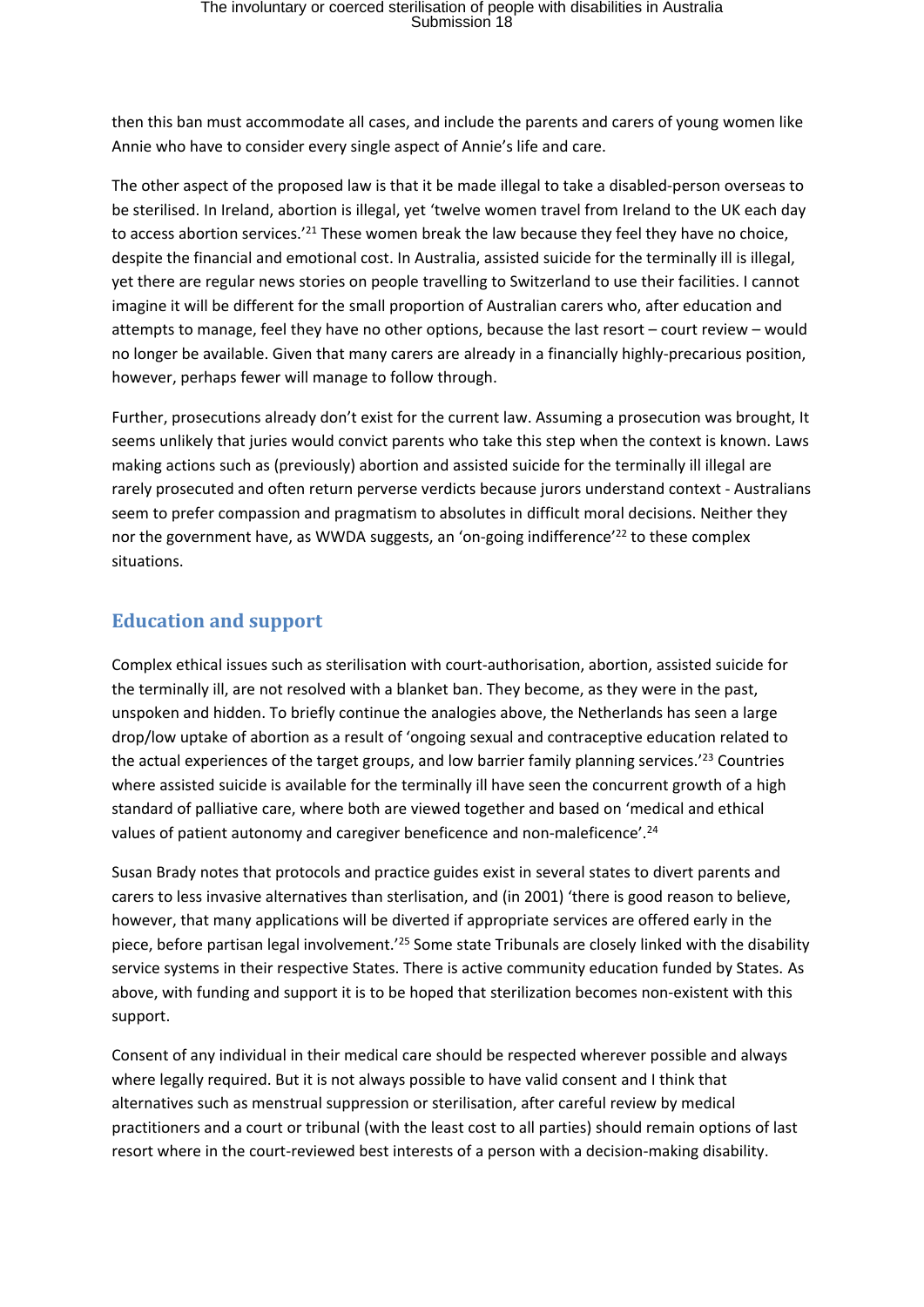# The involuntary or coerced sterilisation of people with disabilities in Australia Submission 18

Thank you for this opportunity to address the Committee.

<sup>4</sup> The reference is to information provided by the WWDA, which is admitted to be very imprecise.

<http://www.wwda.org.au/brady.htm#num>, accessed 5/2/13. The data covers a broad range of ages (well into adulthood) and procedures with no information on whether the subjects were disabled, whether consent was given, whether it was medically necessary, or whether it was illegal. Much of the data is over 20 years old and occurs before and after a significant High Court decision in 1992.

<sup>5</sup> People such as then Public Advocate Julian Gardner and then Chief Justice of the Family Court Alastair Nicholson – see [http://wwda.org.au/4corners.htm,](http://wwda.org.au/4corners.htm) accessed 5/2/13.

<sup>6</sup> <http://wwda.org.au/brady2.htm#three>, accessed 5/2/13.

<sup>8</sup> Thematic study on the issue of violence against women and girls and disability: Report of the Office of the *United Nations High Commissioner for Human Rights*, UN Doc A/HRC/20/5 (2012), para 29.

<sup>9</sup> Women With Disabilities Australia, *Submission to the Australian Attorney-General on the Sterilisation of Girls and Women with Disabilities* (July 2012), p 3. At [http://www.wwda.org.au/WWDASubtoAGJuly2012.pdf,](http://www.wwda.org.au/WWDASubtoAGJuly2012.pdf) accessed 5/2/13.

<sup>10</sup> Report of the Working Group on the Universal Periodic Review, A/)RC/17/10/Add.1

<sup>11</sup> [http://wwda.org.au/brady2.htm#three,](http://wwda.org.au/brady2.htm#three) accessed 5/2/13

<sup>12</sup> *The Involuntary or Coerced Sterilisation of People with Disabilities in Australia*, AUSTRALIAN HUMAN RIGHTS COMMISSION SUBMISSION TO THE SENATE COMMUNITY AFFAIRS REFERENCES COMMITTEE, 20 November 2012, para 9.

<sup>13</sup> [http://wwda.org.au/4corners.htm,](http://wwda.org.au/4corners.htm) accessed 5/2/13.

<sup>14</sup> Moderate obesity; diabetes; history of gestational diabetes; hypertension; history of pancreatitis, gallbladder or liver disease; physical evidence of xanthomatosis; age over 30 and smoker; age over 35; family history of hyperlipidemia; and family history of early atherosclerotic vascular disease [http://www.ncbi.nlm.nih.gov/pubmed/7026112,](http://www.ncbi.nlm.nih.gov/pubmed/7026112) accessed 5/2/13.

<sup>15</sup> Weight gain, nausea, breast tenderness, breakthrough bleeding, painful and heavy periods, swollen legs are

commonly listed side-effects of the contraceptive pill.

<sup>16</sup> Pfizer cites irreversible bone loss, particularly when used during teen years for Depo Provera [\(http://www.pfizer.com/products/rx/rx\\_product\\_depo\\_provera.jsp\)](http://www.pfizer.com/products/rx/rx_product_depo_provera.jsp). Other Depo risks include depression, infection risk, heavy abnormal uterine bleeding and diabetes ([http://www.webmd.com/sex/birth](http://www.webmd.com/sex/birth-control/progestin-only-hormonal-methods-mini-pills-shots)[control/progestin-only-hormonal-methods-mini-pills-shots](http://www.webmd.com/sex/birth-control/progestin-only-hormonal-methods-mini-pills-shots)) – accessed 5/2/13.

<sup>17</sup> [http://www.carersvictoria.org.au/file-assets/governance/strategic-plan/,](http://www.carersvictoria.org.au/file-assets/governance/strategic-plan/) page 5, accessed 5/2/13.

<sup>18</sup> [http://www.carersvictoria.org.au/file-assets/governance/strategic-plan/,](http://www.carersvictoria.org.au/file-assets/governance/strategic-plan/) page 3, accessed 5/2/13.

<sup>19</sup> [http://www.wwda.org.au/brady.htm#num,](http://www.wwda.org.au/brady.htm#num) accessed 5/2/13.

<sup>20</sup> *The Involuntary or Coerced Sterilisation of People with Disabilities in Australia*, AUSTRALIAN HUMAN RIGHTS COMMISSION SUBMISSION TO THE SENATE COMMUNITY AFFAIRS REFERENCES COMMITTEE, 20 November 2012, para 6.

<sup>21</sup> Irish Family Planning Association, [http://www.ifpa.ie/node/506,](http://www.ifpa.ie/node/506) accessed 5/2/13. 'Women's reasons for choosing abortion, such as financial worries, concern about the well-being of other children, diagnosis of serious foetal abnormality, pre-existing health problems, including mental health problems, and relationship issues, can all be extremely stressful. The stress involved in making the decision is exacerbated by having to travel to another country to access abortion services, by the expense involved, by feelings of fear and stigma, by secrecy, by a sense of isolation or by lack of support.'

<sup>22</sup> Women With Disabilities Australia, *Submission to the Australian Attorney-General on the Sterilisation of Girls and Women with Disabilities* (July 2012), p 3. At [http://www.wwda.org.au/WWDASubtoAGJuly2012.pdf\)](http://www.wwda.org.au/WWDASubtoAGJuly2012.pdf),

<sup>&</sup>lt;sup>1</sup> These terms suggested in the 'Issues Paper prepared by the Australian Standing Committee of Attorneys-General (SCAG) Working Group' in 2004.

<sup>&</sup>lt;sup>2</sup> Thematic study on the issue of violence against women and girls and disability: Report of the Office of the *United Nations High Commissioner for Human Rights*, UN Doc A/HRC/20/5 (2012), para 13.

<sup>3</sup> *The Involuntary or Coerced Sterilisation of People with Disabilities in Australia*, AUSTRALIAN HUMAN RIGHTS COMMISSION SUBMISSION TO THE SENATE COMMUNITY AFFAIRS REFERENCES COMMITTEE, 20 November 2012, para 27.

<sup>7</sup> [http://wwda.org.au/4corners.htm,](http://wwda.org.au/4corners.htm) accessed 5/2/13.